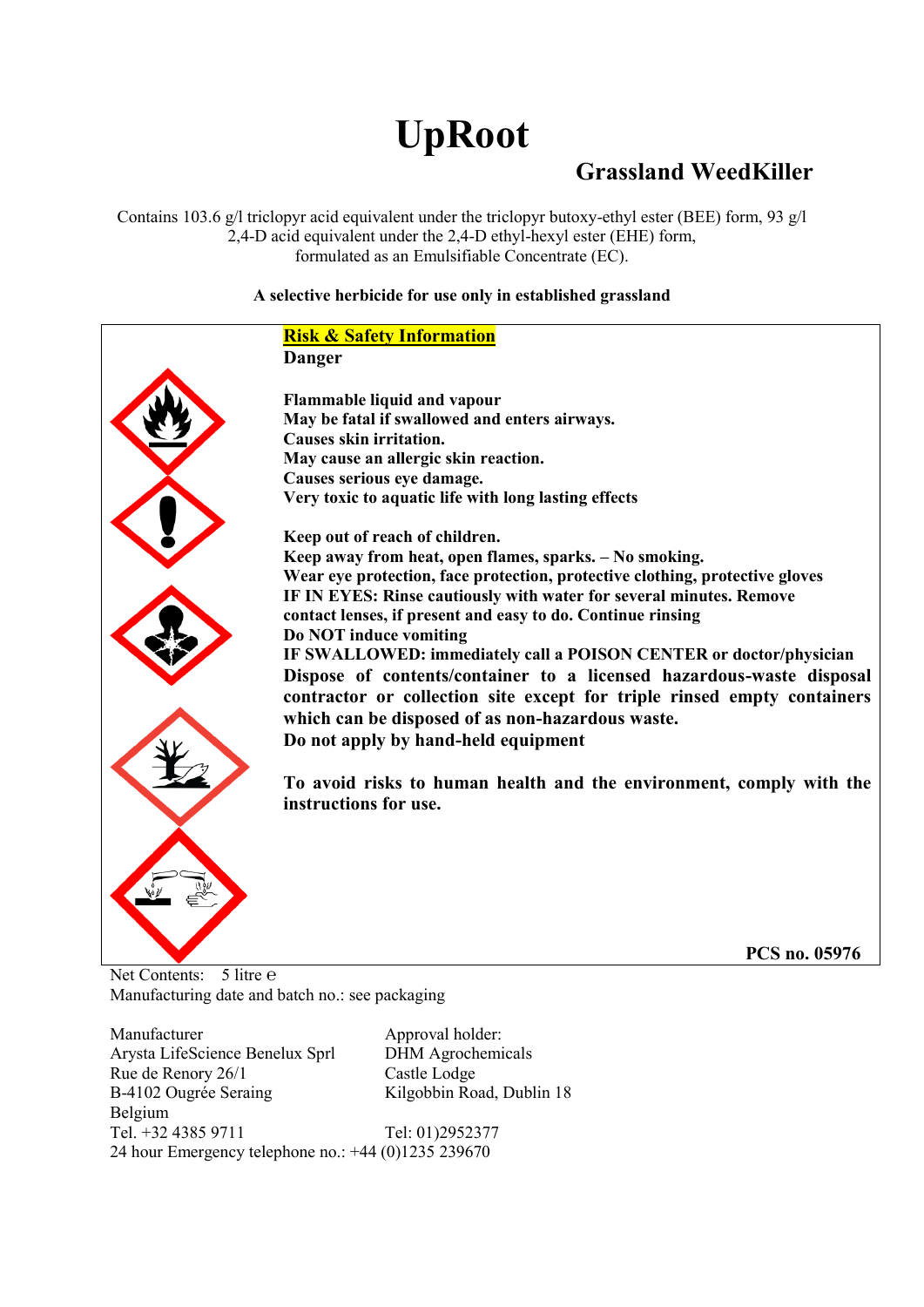Important Information

#### FOR PROFESSIONAL USE ONLY AS AN AGRICULTURAL HERBICIDE.

Crops: Grassland

Maximum Individual dose: 4.6 litres product/ha

Maximum number of treatments: 1 per year

Maximum total dose: 4.6 litres product/ha

Latest time of application: End of Summer

Do not apply by hand-held equipment

#### **READ THE LABEL BEFORE USE. USING THIS PRODUCT IN A MANNER THAT IS INCONSISTENT WITH THE LABEL MAY BE AN OFFENCE. FOLLOW THE CODE OF PRACTICE FOR USING PLANT PROTECTION PRODUCTS.**

#### **SAFETY PRECAUTIONS**

#### **Operator protection**

WEAR SUITABLE PROTECTIVE CLOTHING (COVERALLS) AND SUITABLE PROTECTIVE GLOVES when handling the concentrate.

WEAR SUITABLE PROTECTIVE GLOVES when handling contaminated surfaces. WASH CONCENTRATE from skin or eyes immediately. WASH HANDS AND EXPOSED SKIN before eating, drinking or smoking and after work. DO NOT APPLY BY hand-held equipment.

#### **Environmental protection**

Do not contaminate water with the product or its container. Do not clean application equipment near surface waters/ Avoid contamination via drains from farmyards and roads. To protect aquatic organisms respect an unsprayed buffer zone of 7m to surface water bodies. Extreme care must be taken to avoid spray drift onto non-crop plants outside of the target area. WASH OUT CONTAINER THOROUGHLY, empty washings into spray tank and dispose of safely. KEEP LIVESTOCK OUT of treated areas for at least 2 weeks following treatment.

#### **Storage and disposal**

DO NOT RE-USE CONTAINER for any purpose. PROTECT FROM FROST. KEEP IN ORIGINAL CONTAINER, tightly closed, in a safe place. WASH OUT CONTAINER THOROUGHLY, empty washings into spray tank and dispose of safely. Keep away from food, drink and animal feedingstuffs.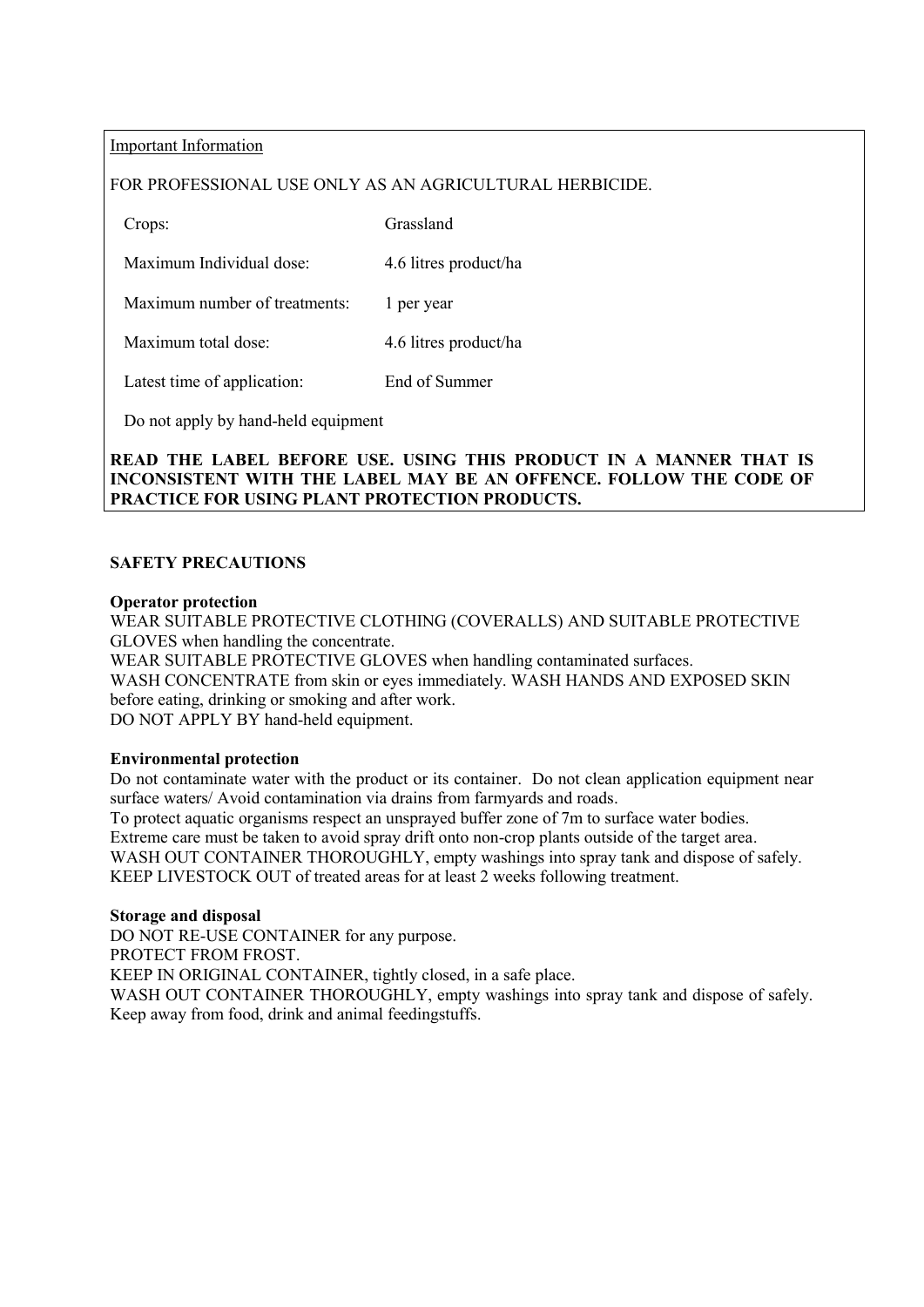### **DIRECTIONS FOR USE**

**IMPORTANT:** This information is approved as part of the Product Label. All instructions within this section must be read carefully in order to obtain safe and successful use of this product.

#### **a) RESTRICTIONS OR WARNING**

UpRoot Scrubkiller may be applied to grassland that has been established for a minimum of twelve months.

Do not apply to grass suffering from drought, during freezing conditions or when rain is imminent. Do not cut treated grassland for 14 days after treatment. Do not roll or harrow treated grassland with 7 days of spraying.

The first four mowings of treated grass must be composted for six months before use as mulch. Do not treat grass crops intended for seed production.

Do not use overall applications of Uproot Scrubkiller where clover is an important part of the sward.

Do not sow any crop into a sward treated with UpRoot Scrubkiller for at least six weeks after application. Do not sow any broadleaf crop into a treated area for at least three months.

The growth of certain grass species such as bents and Yorkshire Fog may be temporarily suppressed by the application of UpRoot Scrubkiller .

DO NOT ALLOW SPRAY TO DRIFT into greenhouses, or onto other agricultural or horticultural crops (grapevines, orchards, vegetables, ornamentals, oilseed rape), amenity plantings or gardens. Not to be used in glasshouses.

UpRoot Scrubkiller contains an ester formulation and vapor may be liable to drift under hot conditions. Assess the risk to plants in the vicinity before spraying.

Do not allow spray applications to come into any contact with desired broad-leaved trees. Although when completely dormant most species of conifers are not susceptible to UpRootScrubkiller, contact with spray should be avoided.

Keep livestock out of treated areas for at least 14 days.

#### **b) WEEDS CONTROLLED AND CROP SPECIFIC INFORMATION**

UpRoot Scrubkiller is a weedkiller that can be used in permanent grassland and rotational grass. UpRoot Scrubkiller contains 2 active substances: 2,4-D (family of the aryloxyacids) and triclopyr (family of the picolinic acids), both active substances acting as a foliar and systemic herbicide. Areas treated remain green due to its safety towards grasses.

#### General recommendations

Sensitivity of the weeds to UpRoot Scrubkiller is variable. However, a dose rate of 4.6 L / ha should allow sufficient control of the following weeds. Follow up treatment may be required either with UpRoot Scrubkiller in the following year or with a different herbicide product if re-treatment is required in the first year.

| Major weeds           | Brambles ( <i>Rubus sp.</i> )<br>Nettle (Urtica dioica)<br>Docks (Rumex sp.)<br>Thistle (Cirsium arvense)                        |
|-----------------------|----------------------------------------------------------------------------------------------------------------------------------|
| Other broadleaf weeds | Buttercup (Ranunculus sp.)<br>Clover $(Trifolium A.)$<br>Common dandelion (Taraxacum o.)<br>Willow-herb ( <i>Epilobium sp.</i> ) |